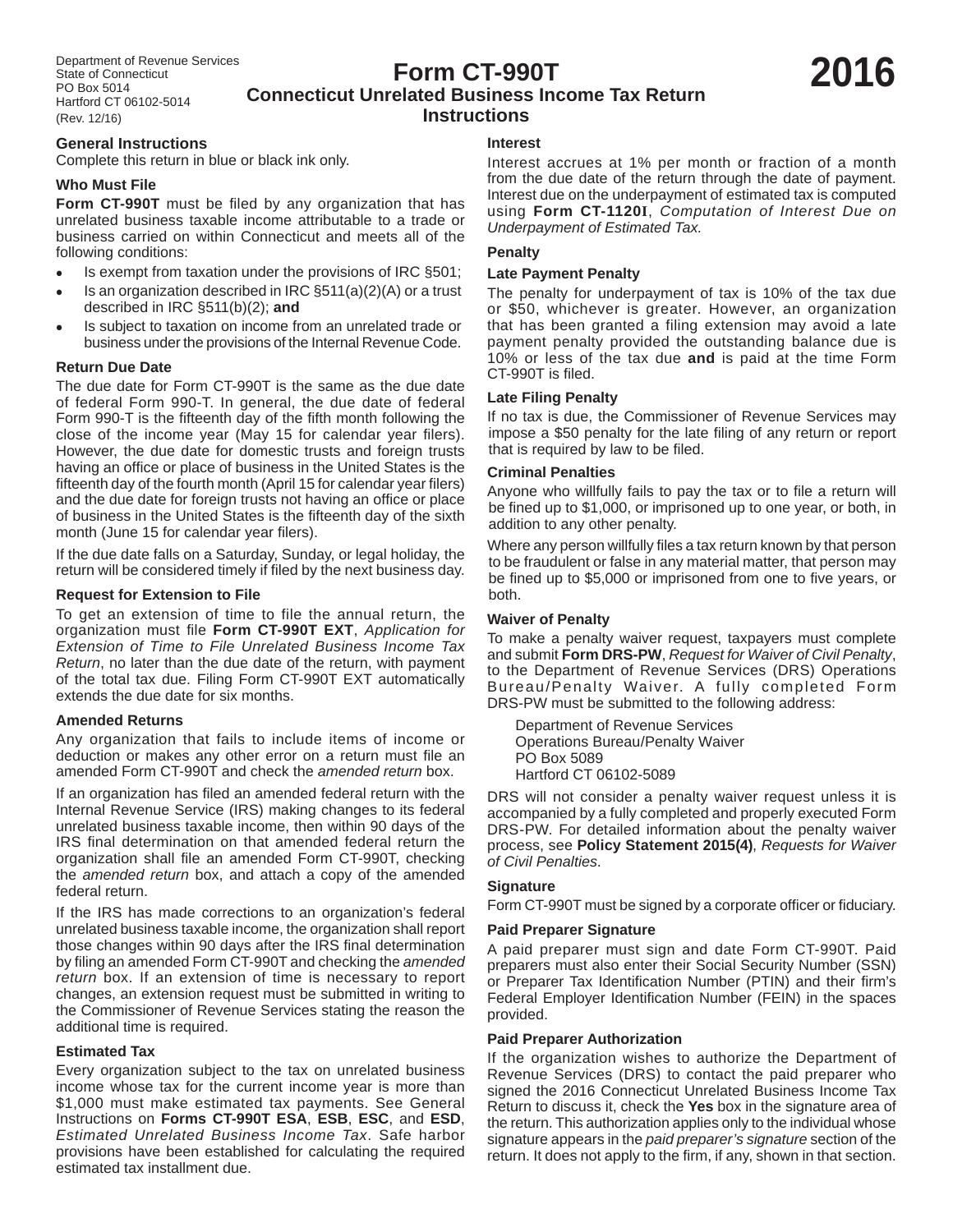If the **Yes** box is checked, the organization is authorizing DRS to call the paid preparer to answer any questions that may arise during the processing of the 2016 Connecticut Unrelated Business Income Tax Return. The organization is also authorizing the paid preparer to:

- Give DRS any information that is missing from the return;
- Call DRS for information about the processing of Form CT-990T or the status of the organization's refund or payment;
- Respond to certain DRS notices that the organization may have shared with the preparer regarding math errors, offsets, and return preparation. The notices will not be sent to the preparer; **and**
- The organization is **not** authorizing the paid preparer to receive any refund check, bind the organization to anything (including additional tax liability), or otherwise represent the organization before DRS. The authorization cannot be revoked. However, the authorization will automatically end no later than the due date (without regard to extensions) for filing the 2017 Connecticut Unrelated Business Income Tax Return.

#### **Attachments to be Filed With Return**

Attach a complete copy of federal Form 990-T as filed with the IRS, including all schedules and attachments used in arriving at federal unrelated business taxable income. Attach **Form CT-1120K**, *Business Tax Credit Summary*, to Form CT-990T if the organization is claiming the Electronic Data Processing Property tax credit, the Urban and Industrial Site Reinvestment tax credit, or a carryforward balance of either tax credit for the current income year.

#### **Payment Options**



**Pay Electronically:** Visit www.ct.gov/TSC to *raxpayer service center* use the **Taxpayer Service Center** *(TSC)* to

make a direct tax payment. After logging into the *TSC*, select the *Make Payment Only* option and choose a tax type from the drop down box. Using this option authorizes DRS to electronically withdraw from your bank account (checking or savings) a payment on a date you select up to the due date. As a reminder, even if you pay electronically you must still file your return on or before the due date. Tax not paid on or before the due date will be subject to penalty and interest.

**Pay by Mail:** Make check payable to **Commissioner of Revenue Services**. To ensure payment is applied to your account, write "2016 Form CT-990T" and the Connecticut Tax Registration Number on the front of your check. Sign your check and paper clip it to the front of your return. Do not send cash. DRS may submit your check to your bank electronically.

Failure to file or failure to pay the proper amount of tax due will result in penalty and interest charges. It is to your advantage to file when your return is due whether or not you are able to make full payment.

#### **Where to File**

Mail paper return to:

 Department of Revenue Services State of Connecticut PO Box 5014 Hartford CT 06102-5014

### **For Further Information**

Call DRS during business hours, Monday through Friday:

- **1-800-382-9463** (Connecticut calls outside the Greater Hartford calling area only) ; **or**
- **860-297-5962** (from anywhere).

**TDD, TTY, and Text Telephone users only** may transmit inquiries anytime by calling **860-297-4911**. Form CT-990T Instructions (Rev. 12/16) **Page 2 of 4** Page 2 of 4

## **Forms and Publications**

Visit the DRS website at **www.ct.gov/DRS** to download and print Connecticut tax forms and publications.

## **Specific Instructions**

#### **Name and Address**

If you did not receive the correct preprinted form, enter the correct name and address, and check the change of mailing address box on the front of Form CT-990T.

#### **Required Information**

Enter the beginning and ending dates of the organization's income year even if the organization is a calendar year filer. Also enter the Connecticut Tax Registration Number and FEIN in the spaces provided at the top of Form CT-990T. Additionally, check all applicable boxes for change of mailing address or closing month, initial return, amended return, or final return.

#### **Annualization**

If the organization is annualizing its income, check the corresponding box and complete Form CT-1120I*.* See **Informational Publication 2016(16)**, 2016 *Q&A on Estimated Corporation Business Tax and Worksheet CT-1120AE.*

#### **Change of Address**

File **Form CT-8822C**, *Corporation Business Tax Change of Address*, to notify DRS of any change in the physical location or mailing address of the organization. See *Forms and Publications,* above.

#### **Final Return**

If this is a final return, check the final return box. Also check the corresponding box below providing the reason for the final return:

#### **Dissolution**

A domestic organization is properly dissolved by the filing of a Certificate of Dissolution with the Connecticut Secretary of the State. A dissolved organization must file a return for the period up to the date of legal dissolution or the date of final liquidation of assets, whichever is later. Any dissolved organization that continues to conduct business must file Form CT-990T and pay any taxes due.

 If an organization has been dissolved by forfeiture and wishes to be reinstated, it must submit a written request for a tax clearance to: DRS Corporation Tax Audit Unit, 450 Columbus Blvd Ste 1, Hartford CT 06103-1837. The tax clearance and Certificate of Reinstatement must be filed with the Connecticut Office of the Secretary of the State.

#### **Withdrawal From State**

 A foreign organization that wishes to withdraw from Connecticut must file a written application for withdrawal with the Connecticut Office of the Secretary of the State. Any organization that has withdrawn must file Connecticut Form CT-990T up to the date of withdrawal and pay any taxes due.

#### **Mergers and Reorganizations**

 An organization that has merged must file a written application with the Connecticut Office of the Secretary of the State. An organization that has merged must file a return covering the period up to the date of merger.

 Any organization that is reorganized must submit the details concerning the reorganization in writing and disclose the survivor's Connecticut Tax Registration Number to: DRS Operations Division, Registration Unit, 450 Columbus Blvd Ste 1, Hartford CT 06103-1837.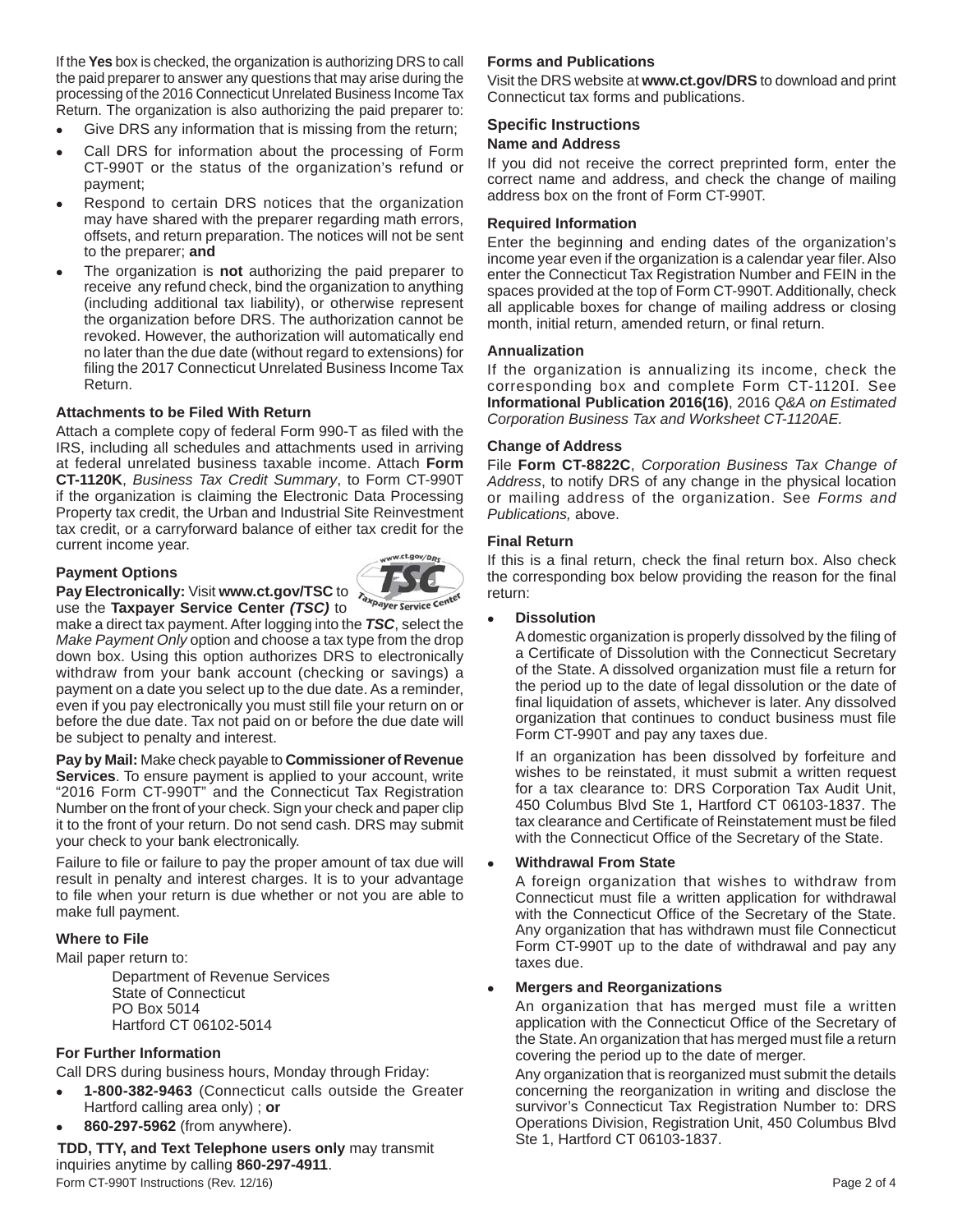For further information about withdrawal from the state, mergers and reorganizations, or dissolutions, contact the Connecticut Office of the Secretary of the State at 860-509-6000.

## **Type of Organization**

Check the type of organization filing Form CT-990T.

- All organizations must enter the date on which business activity subjecting them to the Connecticut tax on unrelated business income began in Connecticut.
- Indicate the nature of the unrelated business activity. If more than one, list in order of percentage of total receipts. State the broad field of unrelated business activity as well as the specific product or services (for example, retail sales, paper goods).
- If the organization is a corporation, enter the state and date of incorporation. If not incorporated in Connecticut, enter the date a Certificate of Authority was issued by the Connecticut Secretary of the State.

## **Status Letter Requests**

Requests for status letters must be submitted in writing on the organization's letterhead and must include:

- Name and address of the organization;
- Connecticut Tax Registration Number;
- Tax types for which the tax status is being requested;
- A statement that clearly explains the reason for the status letter request;
- The mailing address for the status letter if it is different from the address of the organization;
- The original signature and title of the authorized representative making the request; **and**
- A properly executed **Form LGL-001**, *Power of Attorney*, signed by an authorized representative of the business if the status letter is requested by anyone other than an authorized representative of the organization.

Mail your status letter request to:

 Department of Revenue Services Compliance Resolution Unit Request for Status Letter 450 Columbus Blvd Ste 1 Hartford CT 06103-1837

DRS accepts hand-delivered status letter requests from organizations. However, DRS does not accept status letter requests made by email, fax, or telephone. See **Informational Publication 2004(9)**, *Status Letters*.

## **Rounding Off to Whole Dollars**

You must round off cents to the nearest whole dollar on your return and schedules. If you do not round, DRS will disregard the cents. Round down to the next lowest dollar all amounts that include 1 through 49 cents. Round up to the next highest dollar all amounts that include 50 through 99 cents. However, if you need to add two or more amounts to compute the amount to enter on a line, include cents and round off **only** the total.

#### **Computation of Income**

**Line 1** - Enter the federal unrelated business taxable income from 2016 federal Form 990-T, Part II, Line 34.

**Line 2** - Enter the amount of the federal net operating loss deduction from 2016 federal Form 990-T, Part II, Line 31.

**Line 3** - Enter the amount of the Connecticut unrelated business income tax, if any, deducted on 2016 federal Form 990-T.

**Line 5** - Enter the refund or credit (if any) for overpayment of tax on Connecticut unrelated business taxable income included in 2016 Connecticut unrelated business taxable income.

## **Computation of Tax**

**Line 1** - Enter the unrelated business taxable income from *Computation of Income*, Line 6. An organization that may not apportion its unrelated business taxable income must also enter this amount on *Computation of Tax*, Line 3.

**Line 2** - If the organization is entitled to apportion its income, enter the apportionment fraction computed on *Schedule A*, Line 5. The fraction must be expressed as a decimal and carried to six places.

**Line 3** - Enter the amount of the Connecticut unrelated business taxable income. This amount is either the amount on Line 1 or the amount on Line 1 multiplied by the apportionment fraction on Line 2.

**Line 4** - Enter the amount of operating loss carryover apportioned to Connecticut from *Schedule B*, Line 17. Do not exceed 50% of the amount on Line 3.

## **Computation of Amount Payable**

**Line 1** - Taxpayers with gross income less than \$100 million enter the amount from *Computation of Tax*, Line 6. If the amount from federal Form 990-T, Part I, Line 13, Column A is \$100 million or more, also include surtax. To include surtax, multiply the amount from *Computation of Tax*, Line 6 by 120% (1.2) and enter on Line 1.

**Line 4** - Enter the total tax credits applied from Form CT-1120K, Part III, Line 9. Do not exceed the amount on Line 1.

**Line 6** - Enter on Lines 6a through 6c all prepayments that were made. Enter the total on Line 6.

**Line 8a** - Enter penalty if applicable. See the *Penalty* section of these instructions.

**Line 8b** - Enter interest due on tax not paid by the original due date. See the *Interest* section of these instructions.

**Line 8c** - Enter interest due on underpayment of estimated tax. Complete and attach 2016 Form CT-1120I.

**Line 8** - Add Lines 8a through 8c, and enter the total on Line 8.

**Line 9a** - Enter the amount of overpayment to be credited to the following income year.

The overpayment will be treated as estimated tax paid on the fifteenth day of the third month (March 15 for calendar year filers), if the tax return is filed on time or if the tax return is filed within the extension period if a timely request for extension was filed. A request to apply an overpayment to the following tax **year is irrevocable**. *See* **IP 2016(16)**, 2016 *Q&A on Estimated Corporation Business Tax and Worksheet CT-1120AE*.

**Line 9b** - Enter the amount of overpayment to be refunded.

**Lines 9c through 9e –** Get the refund faster by choosing **direct deposit**. Complete Lines 9c, 9d, and 9e to have the refund directly deposited into a checking or savings account.

| Name of Depositor                                                   |                       | No. 101 |
|---------------------------------------------------------------------|-----------------------|---------|
| <b>Street Address</b>                                               |                       | Date    |
| City, State, Zip Code<br>Pay to the<br>Order of                     |                       | S       |
| Name of your Bank<br><b>Street Address</b><br>City, State, Zip Code |                       |         |
| 092125789                                                           | 091 025 025413        | 0101    |
| <b>Routing Number</b>                                               | <b>Account Number</b> |         |

Enter the nine-digit bank routing number and the bank account number in Lines 9d and 9e. The bank routing number is the first nine-digit number printed on the check or savings withdrawal slip. The bank account number generally follows the bank routing number. Do not include the check number as part of the account number. Bank account numbers can be up to 17 characters.